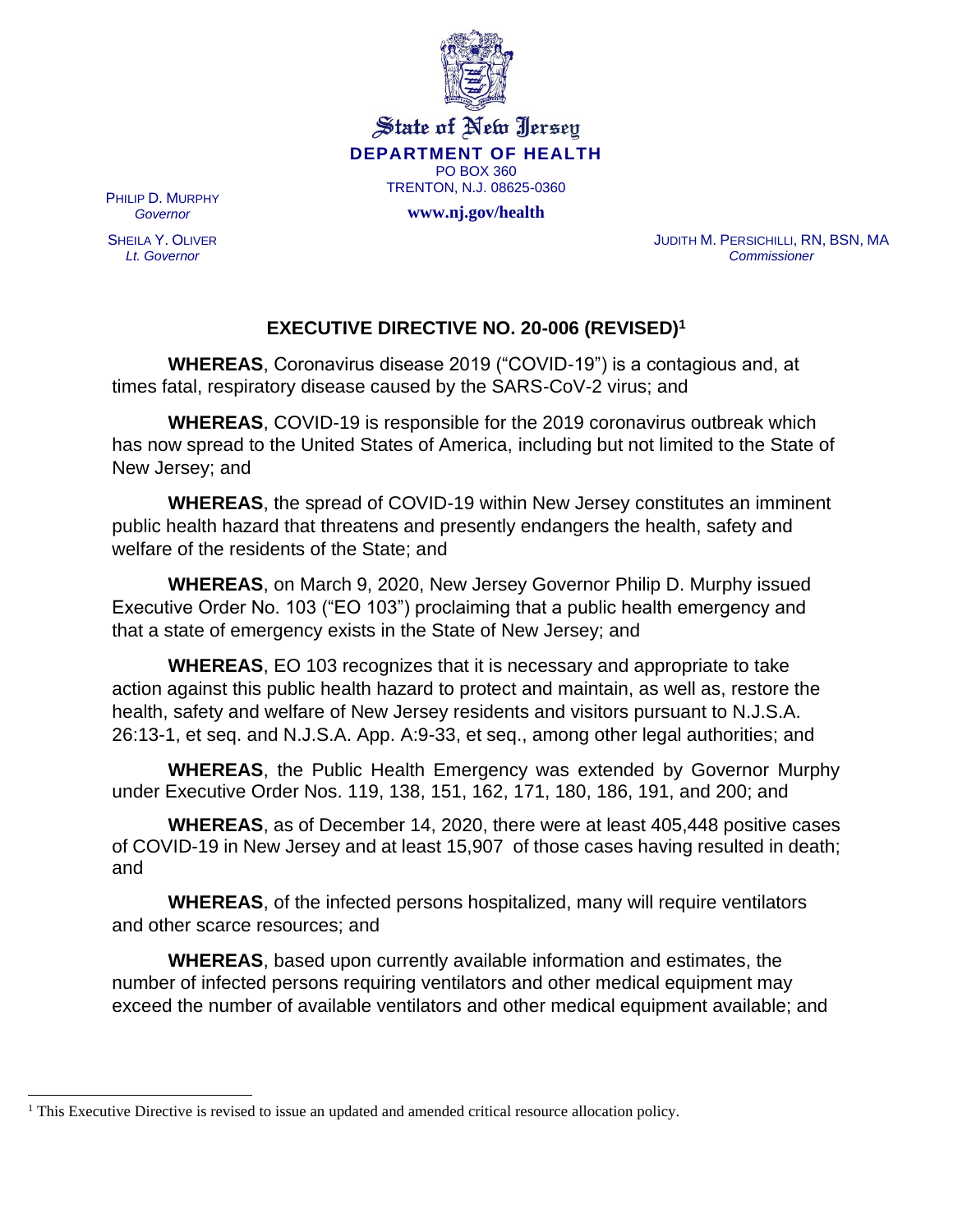**WHEREAS**, Douglas B. White, MD, MAS, of the University of Pittsburgh Department of Critical Care Medicine has published a Model Hospital Policy for Allocating Scarce Critical Care Resources (the "Pittsburgh Model Policy"); and

**WHEREAS**, the New Jersey Department of Health published *Allocation of Critical Care Resources During a Public Health Emergency* on April 11, 2020, adapted in part from the Pittsburgh Model Policy; and

**WHEREAS**, the New Jersey Department of Health has reviewed various model allocation policies as well as allocation policies enacted in other states;

**WHEREAS**, the New Jersey Department of Health has reviewed and supplemented the previously published *Allocation of Critical Care Resources During a Public Health Emergency*; and

**WHEREAS**, it is in the public interest to implement measures that accomplish the goal of ensuring that all health care facilities that may face a shortage of ventilators or other scarce resources adopt and adhere to medically ethical and appropriate guidelines for the allocation of ventilators, ICU/critical care beds, and critical care staff, and develop a structure to effectuate those guidelines; and

**WHEREAS**, P.L. 2020, c.18, states that "a health care facility or a health care system that owns or operates more than one health care facility shall not be criminally or civilly liable for damages for injury or death alleged to have been sustained as a result of an act or omission by the facility or system or one or more of the facility's or system's agents, officers, employees, servants, representatives or volunteers during the public health emergency and state of emergency declared by the Governor in Executive Order 103 of 2020 in connection with the allocation of mechanical ventilators or other scarce medical resources, if the health care facility or system adopts and adheres to a scarce critical resource allocation policy that at a minimum incorporates the core principles identified by the Commissioner of Health in an executive directive or administrative order, and the health care facility's or system's agents, officers, employees, servants, representatives and volunteers shall not be civilly or criminally liable for an injury caused by any act or omission pursuant to this subsection during the public health emergency and state of emergency declared by the Governor in Executive Order 103 of 2020 pursuant to, and consistent with, such policy"; and

**WHEREAS**, P.L. 2020, c. 18 is effective as of April 14, 2020, and the above provision, among others, is retroactive to March 9, 2020; and

**WHEREAS**, the New Jersey Emergency Health Powers Act, specifically N.J.S.A. 26:13-11, authorizes the Commissioner of the New Jersey Department of Health to issue orders to control, restrict and regulate by allocation the use of medical supplies necessary to protect the public health, safety and welfare of the people of the State; and